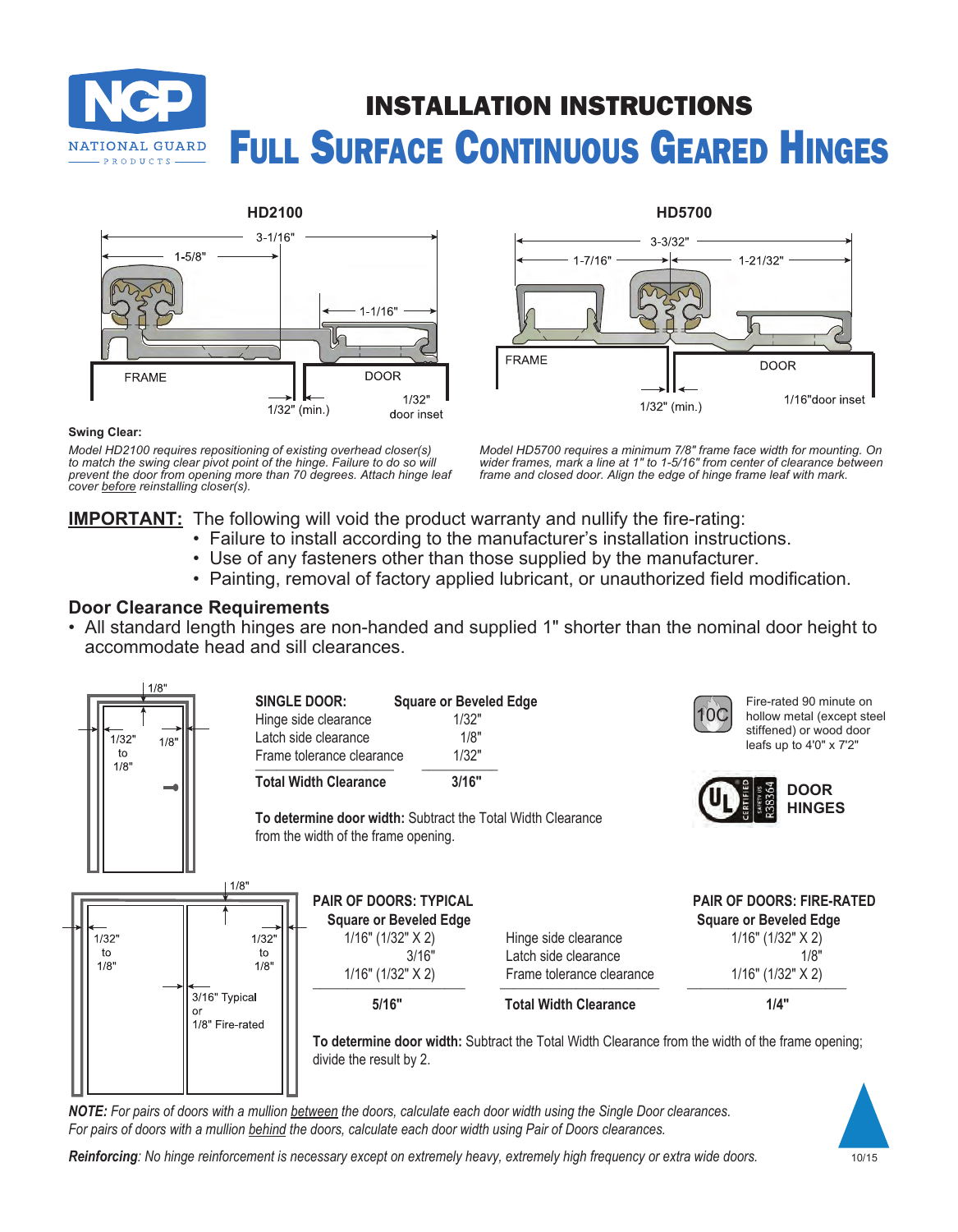# **Grout Filled Door Frames**

Install a mudguard behind the frame for easier installation. If mudguards have not been used, do not use the self-drilling TEK screws to drill into a grouted frame. Drill pilot holes through the frame and remove enough grout for screw clearance being careful not to oversize the holes.

## **Field Cutting of Hinge** *(Note: Hinges become handed after field cutting.)*

Do not attach fastener covers, cut separately. If a hinge must be field cut, first determine the top and bottom based on door hand. Cut only from bottom of hinge; retaining the template six-hole pattern at the top. When trimming hinges for fire-rated door applications *DO NOT REMOVE* any fastener holes. Close the hinge and position with cap upward or on its side with cap facing away. Cut through the gear cap first using a metal cutting type saw. Do not cut through a set screw bearing. Reinstall any set screw bearing that may have been cut off.

# **Attach Hinge to Frame**

- 1. Using a shim locate the top of the hinge 1/8" below the frame header to allow for door clearance.
- 2. With hinge open, align frame leaf with inner edge of door frame or your alignment mark.
- 3. Mark or center punch two holes at top and two holes at bottom of frame leaf.
- 4. Wood frames require pilot holes be pre-drilled using a 5/32" bit.
- 5. Fasten frame leaf using two screws at the top and two screws at the bottom of metal door frame using #12 flathead TEK screws provided, or wood frame with optional #12 wood screws.

# **Attach Hinge to Door**

- 1. Position door into the frame using shims or wedges to set the required clearances on all sides. Top end of hinge MUST be flush with top of door.
- 2. Mark locations using 7/32" center punch for the six #12 panhead Tek screws. If using wood screws pre-drill pilot holes using 5/32" bit.
- 3. Temporarily fasten hinge to door using #3 Phillips drive and the six #12 panhead TEK screws provided, or to wood doors with optional #12 wood screws.
- 4. Remove shims and carefully check door operation and clearances. Adjust as necessary.
- 5. Mark locations using 3/8" center punch for the Thru-Bolts.
- 6. Use 3/8" drill bit to drill holes squarely through the doors at the marked locations.
- 7. Install the Thru-Bolts. For in-swing applications thru-bolts should be reversed for additional security.
- 8. When door is properly aligned, finish installing remaining hinge leaf screws.

# **Install Fastener Covers**

- 1. Align fastener cover with top edge of hinge.
- 2. Starting from the top and working downward, apply pressure and snap the covers on using a rubber mallet or block of wood being careful not to damage the cover.



For In-swing doors thru-bolts should be reversed for security.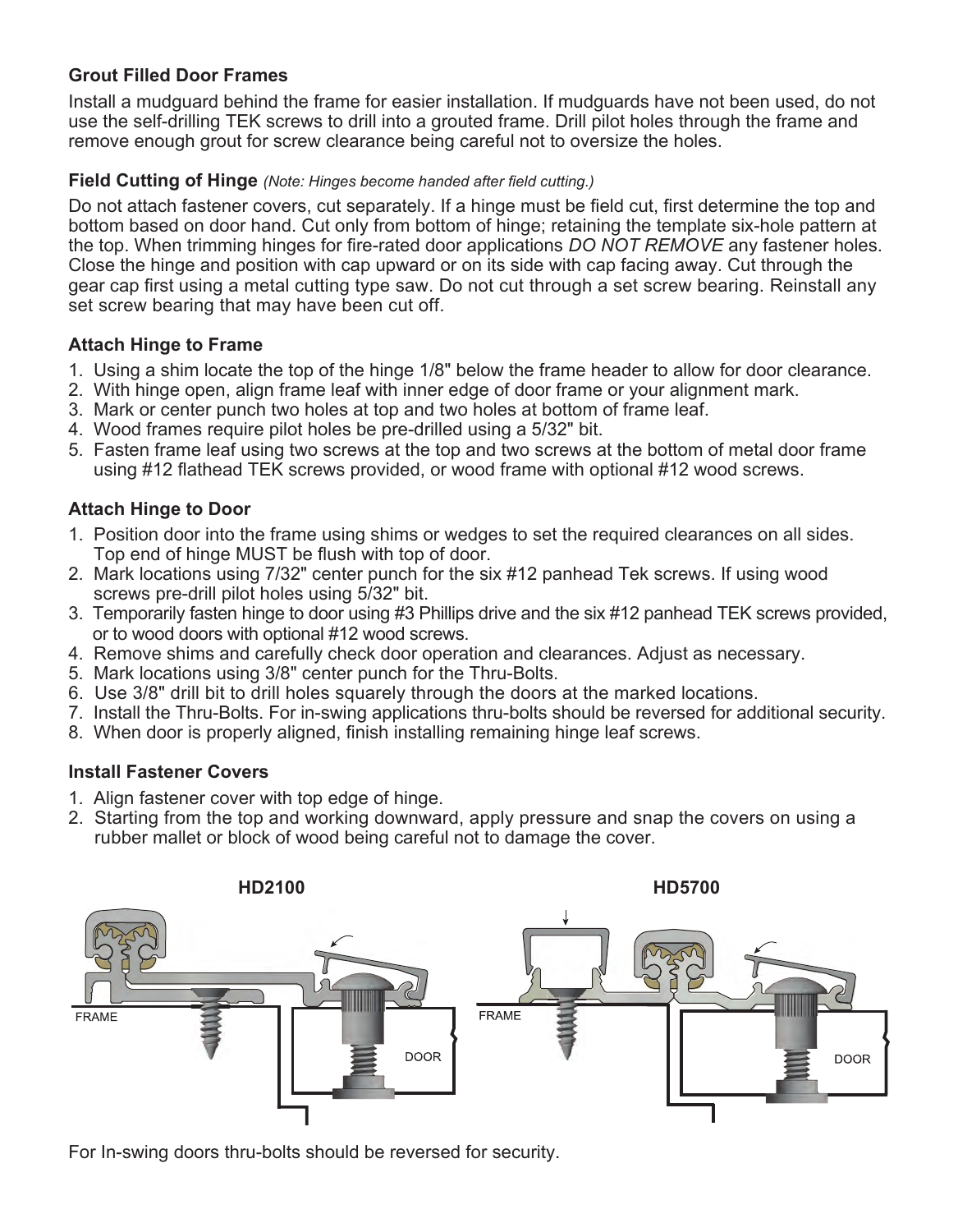

# INSTRUCCIONES DE INSTALACION Bisagras Continuas De Engranaje De Superficie Completa





#### **Abertura Total:**

*Con el modelo HD2100 es necesario reubicar el(los) cierrapuertas para igualar el punto de pivote de la bisagra de abertura total. De no hacerlo así la puerta no se abrirá mas de 70 grados. Fije la cubierta de la hoja de la bisagra antes de reinstalar el(los) cierrapuertas.*

*El montaje del modelo HD5700 requiere que la cara del marco tenga un ancho mínimo de 7/8". En marcos mas anchos, marque una línea entre 1" a 1-5/16" del centro de la holgura entre el marco y la puerta cerrada. Alinee el borde del marco de la hoja de la bisagra con la línea marcada.*

# **IMPORTANTE:** Lo siguiente invalidará la garantía del producto y anulará la clasificación de resistencia al fuego:

- Si la instalación no se ejecuta según las instrucciones del fabricante.
- Si se usan sujetadores o tornillos que no hayan sido proporcionados por el fabricante.
- Si se pinta o si se remueve el lubricante de fábrica o cualquier modificación no autorizada hecha en el área de instalación.

# **Requisitos de Espacio Libre (holgura) para la Puerta**

• Todas las bisagras de longitud estándar se pueden instalar indistintamente del lado izquierdo o derecho y son 1" más cortas que la altura nominal de la puerta para permitir el espacio libre (holgura) del dintel y del umbral.



*NOTA: Para puertas dobles con parteluz entre las puertas, calcule el ancho de cada puerta usando las holguras de la Puerta Sencilla. Para puertas dobles con parteluz detrás de las puertas, calcule el ancho de cada puerta usando las holguras de las Puertas Dobles. Refuerzo: No se necesita reforzar las bisagras excepto cuando las puertas sean extremadamente pesadas, de muy alto tráfico o muy anchas.*